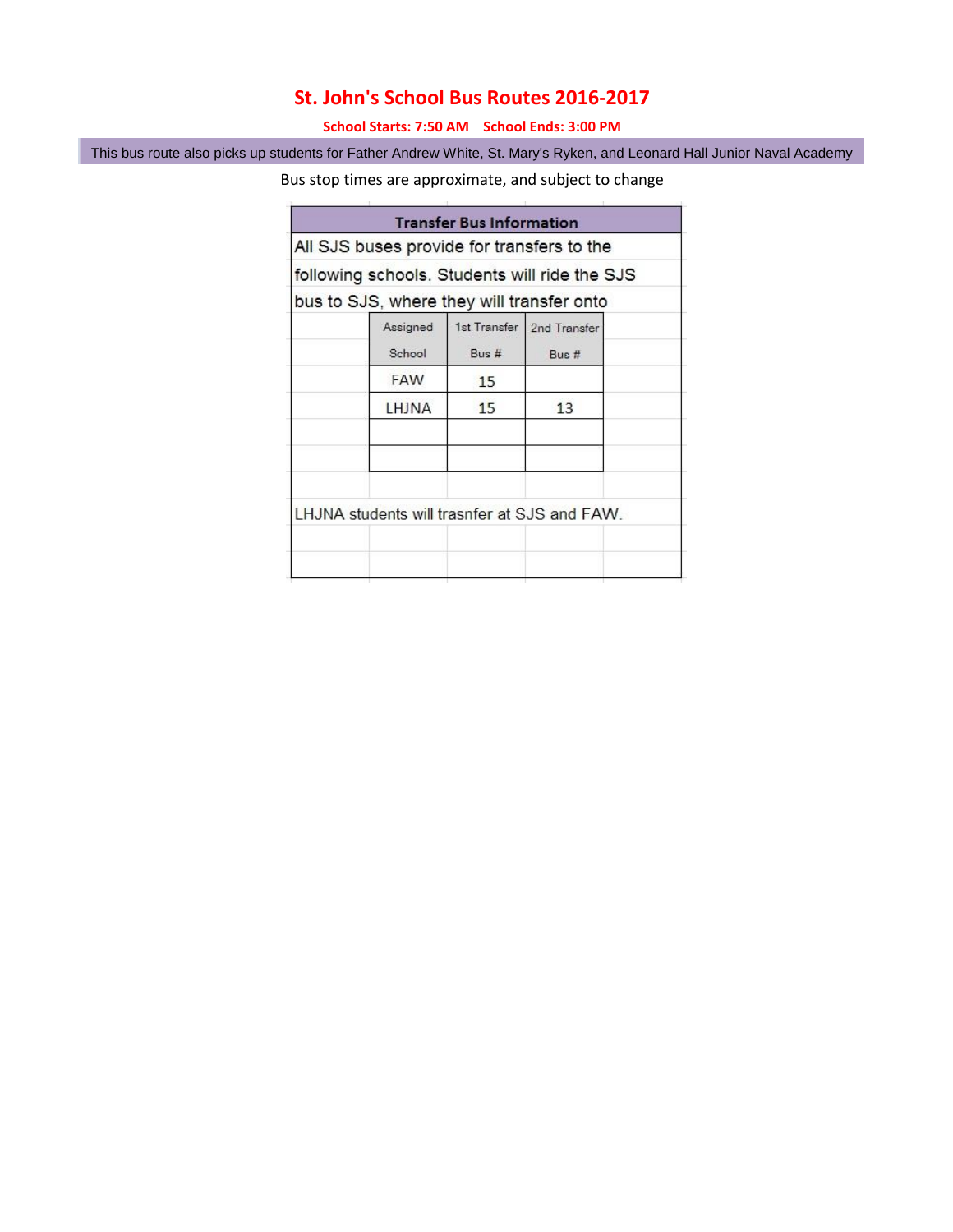| Bus $# $ | <b>Bus Stop Address</b>             | <b>AM Time</b> | <b>PM Time</b> |
|----------|-------------------------------------|----------------|----------------|
| 14       | THREE NOTCH RD / MAR A LEE DR       | 7:01           | 3:36           |
| 14       | <b>RIVA RIDGE DR / ALLSTON LN</b>   | 7:11           | 3:29           |
| 14       | 26801 HIDDEN ACRES CT               | PM only        | 4:24           |
| 14       | 23965 MCINTOSH RD                   | PM only        | 3:18           |
| 14       | 29560 WHALEN RD                     | 6:10           | 4:45           |
| 14       | THREE NOTCH RD / APPLE BASKET       | PM only        | 4:00           |
| 14       | 42020 MCINTOSH CT                   | PM only        | 3:25           |
| 14       | HOLLYWOOD RD / JOHNSON RD           | PM only        | 3:07           |
| 14       | <b>BAPTIST CHURCH RD / CREEK LN</b> | 6:28           | 4:28           |
| 14       | <b>GRAVES RD / GLEBE FARM LN</b>    | 6:43           | 4:06           |
| 14       | THREE NOTCH RD / LAUREL GROVE RD    | 6:48           | AM only        |
| 14       | 27311 QUEENTREE RD                  | 6:53           | 3:50           |
| 14       | 42541 KEITH COURT                   | 7:06           | 3:30           |
| 14       | 42284 RIVA RIDGE DR                 | 7:14           | 3:25           |
| 14       | <b>IMCINTOSH COURT/CIDER LANE</b>   | 7:18           | 3:24           |
| 14       | MCINTOSH RD / PLEASANT VALLEY CT    | 7:21           | 3:22           |
| 14       | <b>HOLLYWOOD RD / MCKAYS STORE</b>  | 7:26           | 3:16           |
| 14       | <b>WHEATHERBY DR / REMINGTON CT</b> | 7:28           | AM only        |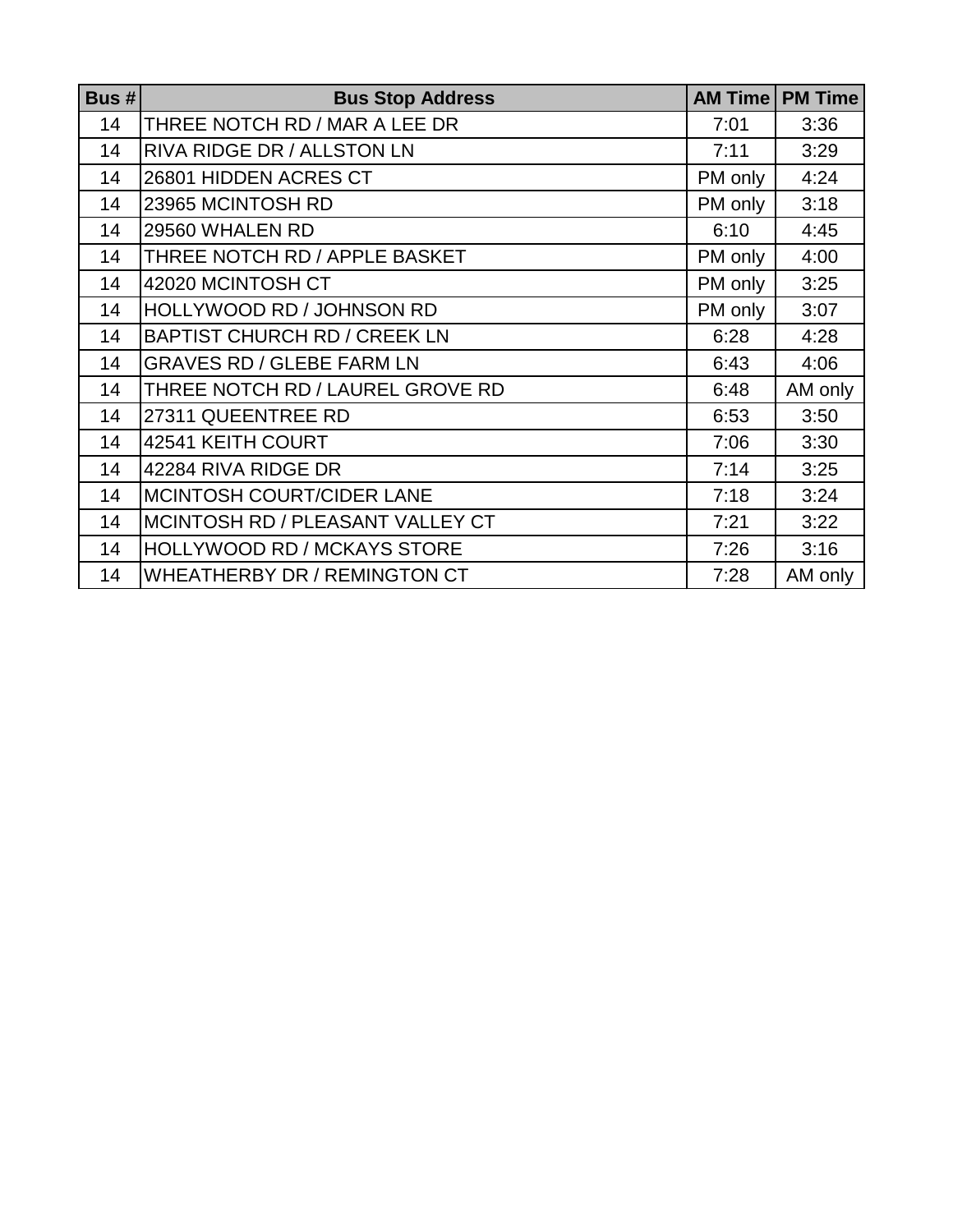| Bus #            | <b>Bus Stop Address</b>              |         | <b>AM Time   PM Time</b> |
|------------------|--------------------------------------|---------|--------------------------|
| 15               | THREE NOTCH RD / CHAFFEE CT          | 6:17    | 4:09                     |
| 15               | 26845 NORTH SANDGATES RD             | 6:22    | 4:13                     |
| 15               | 23025 BROWN ROAD                     | 6:44    | 3:19                     |
| 15               | 23180 LUCKTON COURT                  | 6:48    | 3:27                     |
| 15               | WAVERLY CT / S. PEMBROOKE DR         | 6:50    | 3:31                     |
| 15               | <b>WAVERLY CT / HOLLINS WAY</b>      | 6:51    | 3:32                     |
| 15               | THORNBURY DR / SHEFFIELD CT          | 6:54    | 3:36                     |
| 15               | THORNBURY DR / CAMDEN CT             | 6:55    | 3:37                     |
| 15               | <b>THORNBURY DR / KASSIE LN</b>      | 6:57    | 3:38                     |
| 15               | PEMBROOK DR / HUNGERFORD CT          | 7:02    | 3:25                     |
| 15               | 23447 CHANDLER CT                    | 7:05    | 3:46                     |
| 15               | PEMBROOKE DR / CLIFFORD CT           | 7:07    | 3:43                     |
| 15               | NICHOLSON ST / PEMBROOKE DR          | 7:08    | 3:42                     |
| 15               | <b>MEREDITH CT / DUDLEY DIGGS LN</b> | 7:14    | 3:13                     |
| 15               | ST. JOHN'S RD / ARUNAH WAY           | 7:18    | 3:11                     |
| 15               | <b>DUDLEY CT / ROSALINDS DR</b>      | 7:20    | 3:09                     |
| 15               | THREE NOTCH RD / CHAFFEE CT          | PM only | 4:09                     |
| 15               | 27130 SOUTH SANDGATES RD             | PM only | 4:16                     |
| 15               | ST JOHNS RD / CEDAR LANE RD          | PM only | 3:54                     |
| 15               | 43055 ST. JOHNS RD                   | PM only | 3:12                     |
| 15 <sup>15</sup> | 25468 THREE NOTCH RD                 | PM only | 4:24                     |
| 15               | 25668 RICKY DRIVE                    |         | 4:04                     |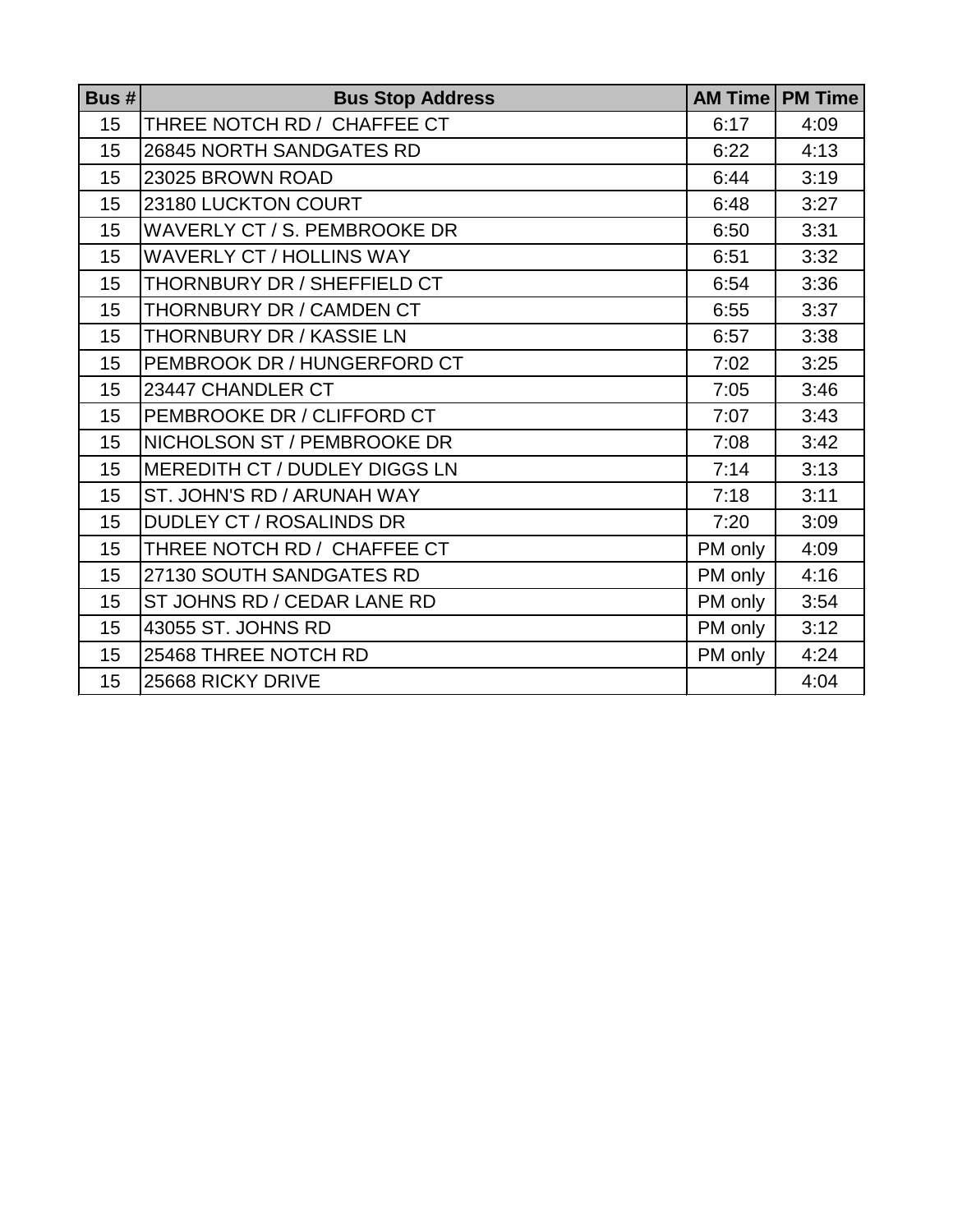| Bus $# $ | <b>Bus Stop Address</b>               | <b>AM Time</b> | <b>PM Time</b> |
|----------|---------------------------------------|----------------|----------------|
| 16       | 45091 SCOTCH NECK RD                  | 6:38           | AM only        |
| 16       | <b>SCOTCH NECK RD / DANIELS RD</b>    | 6:40           | 3:49           |
| 16       | <b>CONTRAIL RD / GREENVIEW DR</b>     | 6:44           | 3:48           |
| 16       | MILEY DR / JOY CHAPEL RD              | 6:55           | 3:18           |
| 16       | JOY CHAPEL RD / KMR WAY               | 6:55           | 3:19           |
| 16       | 24492 BATEMAN CT                      | 6:57           | 3:20           |
| 16       | <b>BATEMAN CT/ REED CT</b>            | 6:58           | 3:21           |
| 16       | 44476 JOY CHAPEL RD                   | 7:00           | 3:30           |
| 16       | 44554 JOY CHAPEL RD                   | 7:02           | 3:35           |
| 16       | 44855 JOY CHAPEL RD                   | 7:03           | AM only        |
| 16       | 43929 SANDY BOTTOM ROAD               | 7:18           | 3:14           |
| 16       | 23729 LAWRENCE HAYDEN RD              | 7:20           | 3:12           |
| 16       | <b>SCOTCH NECK RD / MILLSTONE LN</b>  | PM only        | 3:46           |
| 16       | <b>BLACKISTONE RD / NATS CREEK RD</b> | PM only        | 3:49           |
| 16       | NATS CREEK RD / CHRISTMAN RD          | PM only        | 3:50           |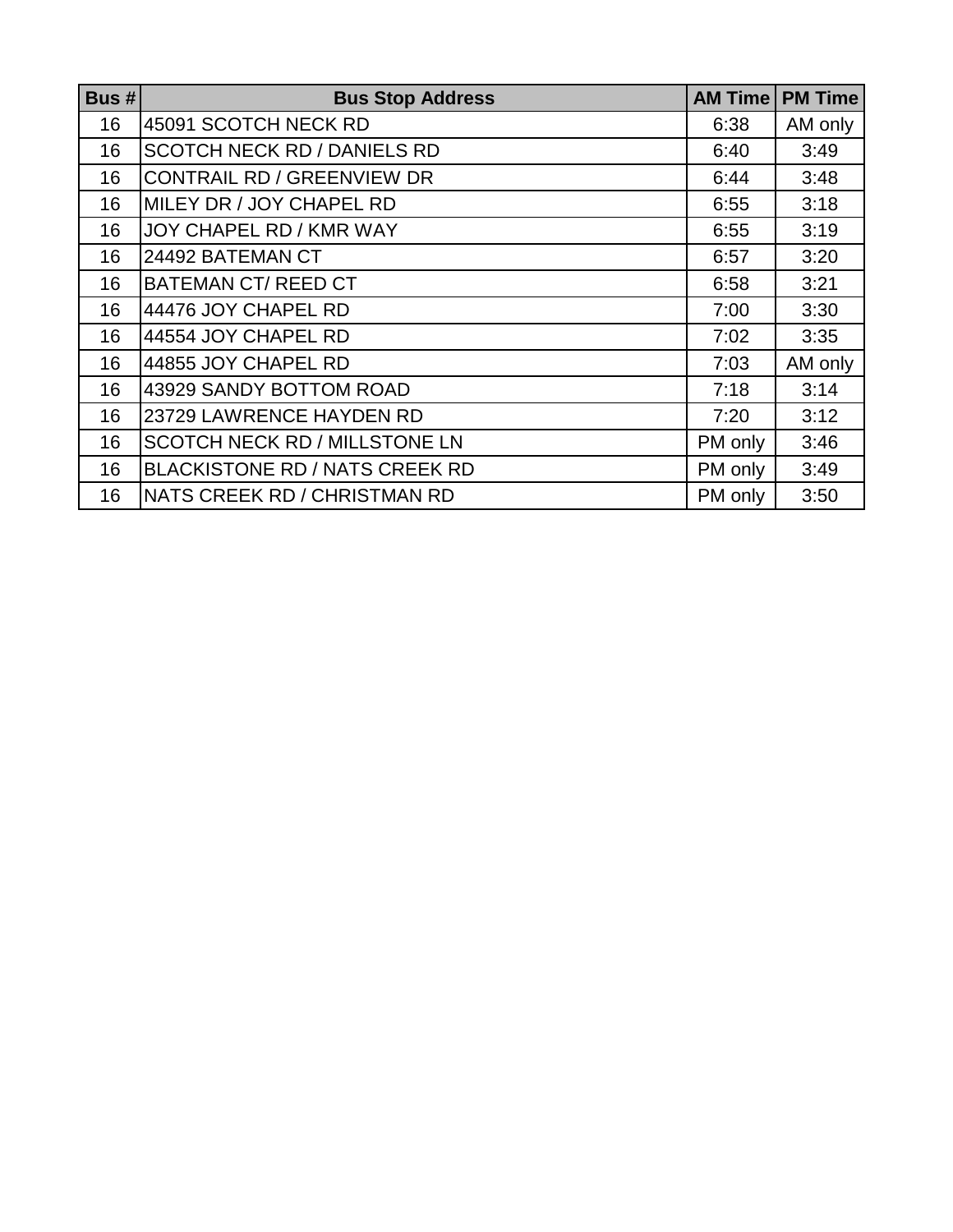| Bus $# $ | <b>Bus Stop Address</b>             | <b>AM Time</b> | <b>PM Time</b> |
|----------|-------------------------------------|----------------|----------------|
| 18       | 24260 HALF PONE POINT RD            | 6:35           | AM only        |
| 18       | STEERHORN NECK RD / NOLAN CT        | 6:41           | 4:10           |
| 18       | FOREST LANDING WAY / THREE COVES RD | 6:46           | 3:22           |
| 18       | THREE COVES RD / IVY LN             | 6:47           | 3:23           |
| 18       | 24676 OLD THREE NOTCH RD            | 6:54           | 3:12           |
| 18       | <b>VISTA RD / FERGUSON RD</b>       | 7:00           | 3:35           |
| 18       | <b>25510 VISTA RD</b>               | 7:01           | 3:33           |
| 18       | 25850 WHISKEY CREEK RD              | 7:02           | 3:33           |
| 18       | <b>VISTA RD / LORRAINE WAY</b>      | 7:07           | 3:36           |
| 18       | THREE NOTCH RD / WHITE MARSH LN     | 7:12           | 3:40           |
| 18       | GOLDSBOROUGH PL / JONES WHARF RD    | 7:12           | 3:43           |
| 18       | 26373 JONES WHARF RD                | 7:18           | 3:50           |
| 18       | 43224 RIVERSIDE DR                  | 7:19           | 3:48           |
| 18       | 43564 DRUM CLIFF ROAD               | 7:22           | 3:53           |
| 18       | 43767 DRUM CLIFF RD                 | 7:23           | 3:54           |
| 18       | <b>BROAD CREEK DR / DAPHNE ST</b>   | 7:38           | 3:05           |
| 18       | <b>BROAD CREEK DR / ABIS ST</b>     | 7:36           | 3:06           |
| 18       | 24710 SOTTERLEY RD                  | PM only        | 3:14           |
| 18       | <b>25196 VISTA RD</b>               | PM only        | 3:37           |
| 18       | 24734 SOTTERLY RD                   | PM only        | 3:15           |
| 18       | 24746 HALF PONE POINT RD            | PM only        | 4:13           |
| 18       | 24678 HALF PONE POINT RD            | PM only        | 4:14           |
| 18       | JONES WHARF RD / HILLENDALE RD      | PM only        | 3:47           |
| 18       | <b>BROADCREEK DR / ABIS ST</b>      | PM only        | 3:48           |
| 18       | PINTO DR / PALAMINO DR              | PM only        | 3:17           |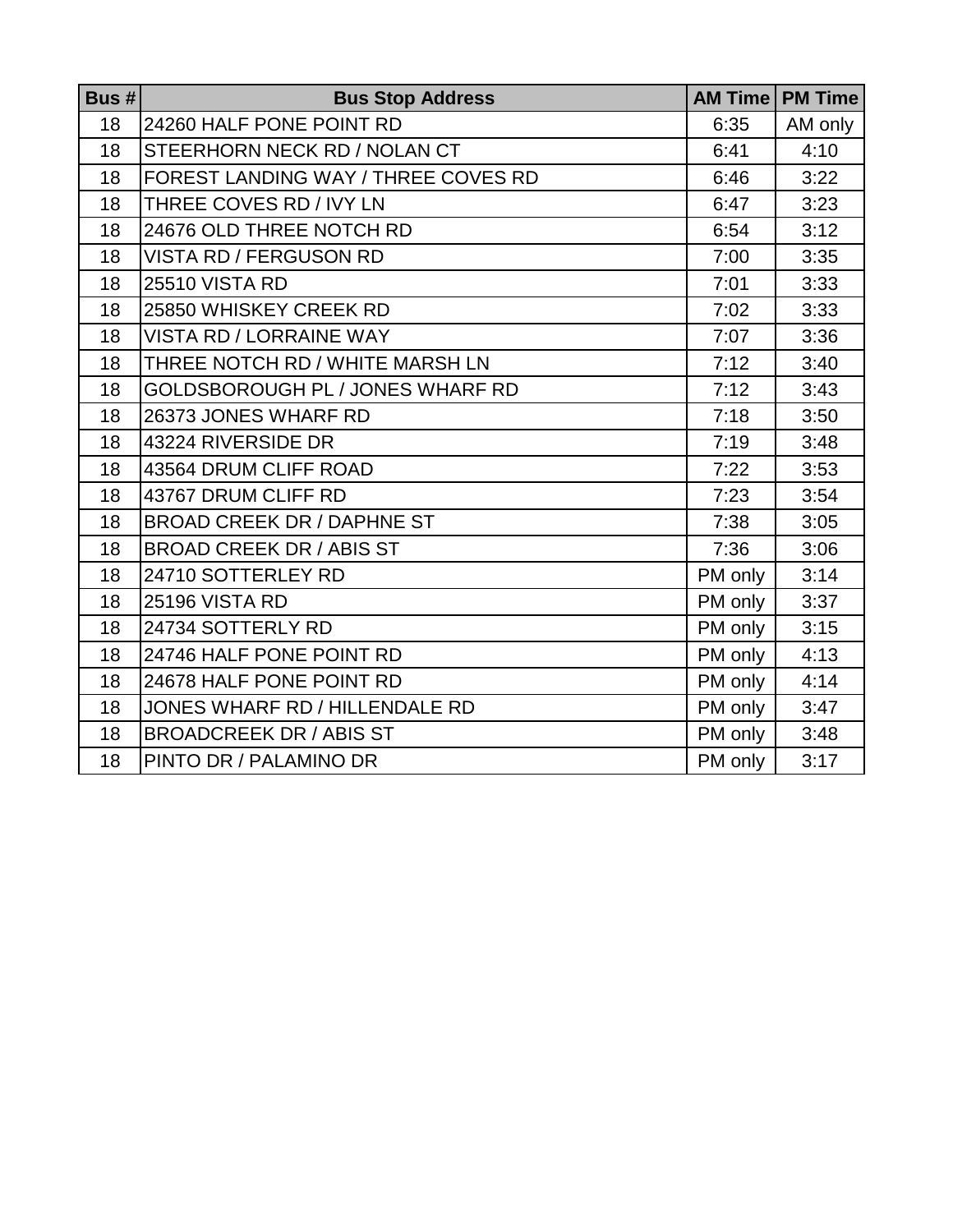| Bus# | <b>Bus Stop Address</b>           | <b>AM Time</b> | <b>PM Time</b> |
|------|-----------------------------------|----------------|----------------|
| 30   | LONGFIELDS BLVD / JILLIAN CT      | 6:35           | 3:38           |
| 30   | <b>22850 MAPLE CT</b>             | 6:42           | 4:02           |
| 30   | 23155 ESPERANZA DR                | 6:50           | 3:55           |
| 30   | <b>WILSON CT / LAKE DR</b>        | 6:52           | 3:57           |
| 30   | <b>EAST SUNRISE DR / RIVER RD</b> | 7:02           | 4:10           |
| 30   | MCCOOL DR / CLARK ST              | 7:10           | 3:16           |
| 30   | WILDEWOOD PKWY / PINE NEEDLE CT   | 7:15           | 3:20           |
| 30   | WILDEWOOD PKWY / WHITE ELM CT     | 7:19           | 3:24           |
| 30   | WILDEWOOD PKWY / HICKORY NUT DR   | 7:22           | 3:26           |
| 30   | WHITE OAK PKWY / WILLOW OAK CT    | 7:27           | 3:32           |
| 30   | WESTBURY BLVD WEST / GOOSENECK DR | PM only        | 3:45           |
| 30   | 23075 TOWN CREEK DR/CORNERSTONE   | PM only        | 4:12           |
| 30   | HICKORY NUT DR / SUMMER SWEET WAY | PM only        | 3:26           |
| 30   | <b>WILSON CT / LAKE DR</b>        | PM only        | 3:57           |